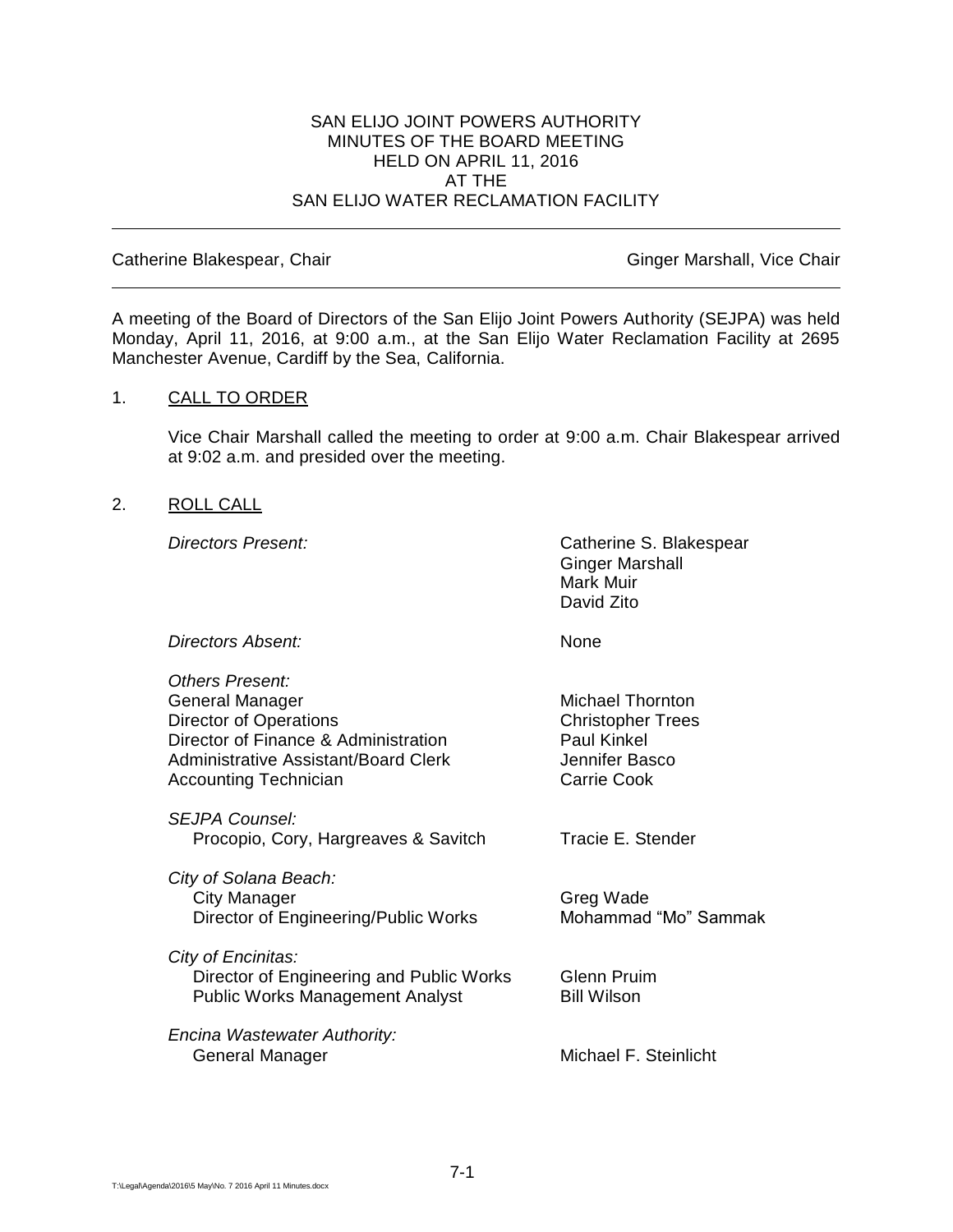| San Dieguito Water District:<br>General Manager |                      |
|-------------------------------------------------|----------------------|
| Santa Fe Irrigation District:                   | Bill O'Donnell       |
| General Manager                                 | Michael Bardin       |
| Dudek                                           | Andrew Talbert       |
| <b>Trussell Technologies</b>                    | Shane Trussell, Ph.D |
|                                                 |                      |

# 3. PLEDGE OF ALLEGIANCE

Chair Blakespear led the Pledge of Allegiance.

### 4. ORAL COMMUNICATIONS

None

## 5. PRESENTATION OF AWARDS

General Manager Thornton recognized Carrie Cook, Accounting Technician, for her 10 years of service to the Agency. Mr. Thornton also announced to the Board of Directors that the SEJPA received the Recycled Water Agency of the Year Award – Medium Size, from WateReuse California. This award recognizes the SEJPA for its demonstrated leadership, creativity, and persistence in developing recycled water as a valuable local water supply.

### 6. CONSENT CALENDAR

Moved by Board Member Muir and seconded by Board Member Zito to approve the Consent Calendar.

Motion carried with unanimous vote of approval.

| Agenda Item No. 7  | Approval of Minutes for the March 7, 2016 meeting                               |
|--------------------|---------------------------------------------------------------------------------|
| Agenda Item No. 8  | Approval for Payment of Warrants and Monthly<br><b>Investment Report</b>        |
| Agenda Item No. 9  | San Elijo Water Reclamation Facility Treated Effluent<br>Flows - Monthly Report |
| Agenda Item No. 10 | San Elijo Joint Powers Authority Recycled Water Program<br>- Monthly Report     |

# 11. ITEMS REMOVED FROM CONSENT CALENDAR

### None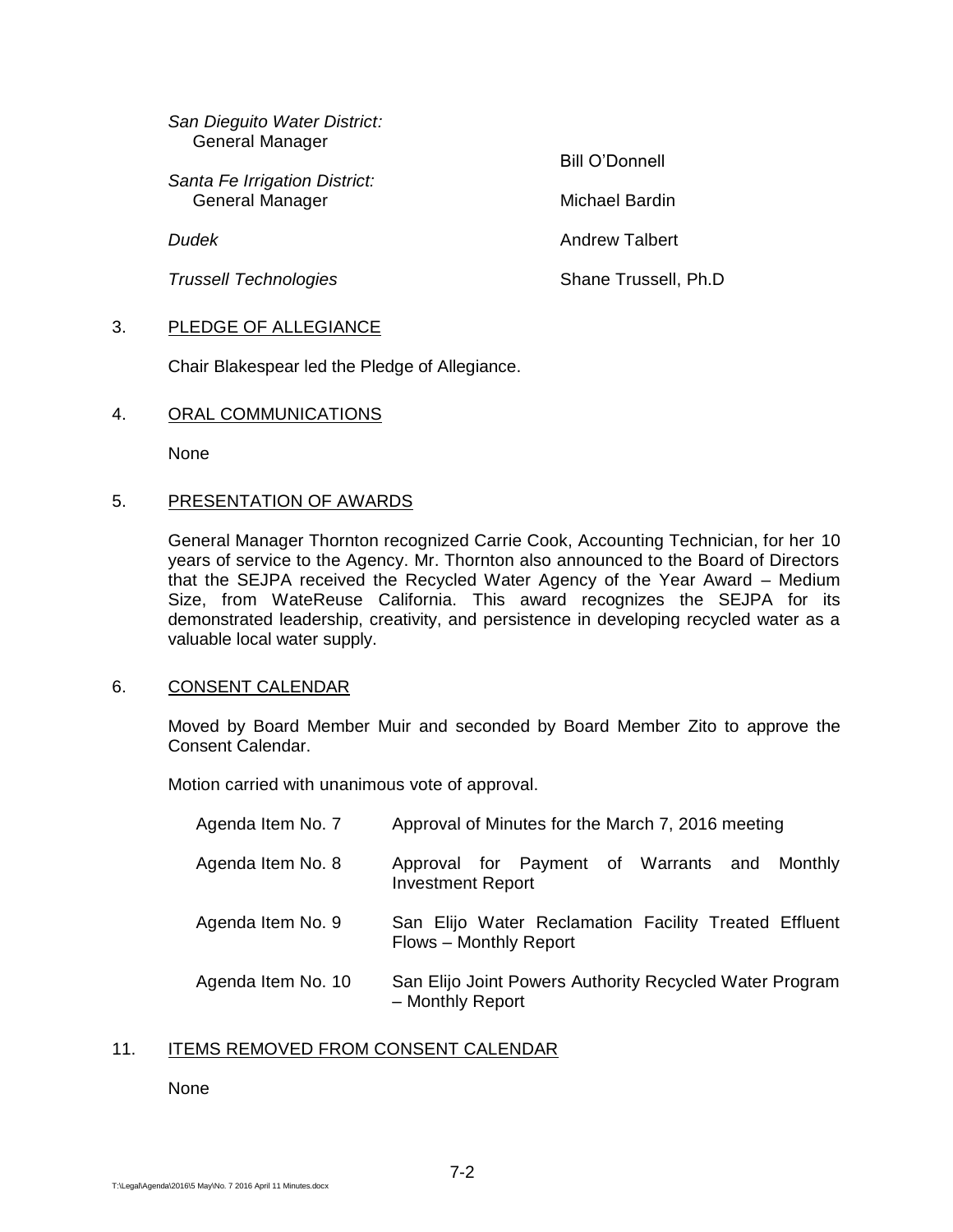# 12. POTABLE REUSE CONCEPT STUDY WITH SANTA FE IRRIGATION DISTRICT AND SAN DIEGUITO WATER DISTRICT

General Manager Thornton stated that due to droughts and other events that strain California's existing water supplies, water districts are investigating the feasibility of potable reuse projects that can create high quality, locally produced water. The SEJPA, in partnership with Santa Fe Irrigation District (SFID) and San Dieguito Water District (SDWD), participated in a Potable Reuse Feasibility Study, prepared by Trussell Technologies. General Manager Thornton introduced Shane Trussell, Ph.D., who presented a brief history of potable reuse in California, and explained the results of the feasibility study. The primary conclusion of the feasibility study is that a potable reuse project utilizing surface water augmentation could be permitted with the Division of Drinking Water. A near-term project could produce enough drought-proof water to satisfy approximately 6 percent of SFID's potable water demands and 9 percent of SDWD's potable water demands. The ultimate project could satisfy approximately 22 percent of SFID's demands and 35 percent of SDWD's demands. The cost of potable reuse water is estimated to range between \$1,500 and \$2,000 per acre-foot. Although significant challenges associated with developing a potable reuse project were identified, SEJPA, SFID, and SDWD have a long track record in partnering to develop large-scale projects.

The General Manager recommended the establishment of a Project Management Team (PMT) to support the development of a potable reuse project. The PMT would consist of staff along with engineering, finance/grant, operations, public outreach, and water resource consultants that have experience in potable reuse and/or water supply development projects. A proposed work plan and budget for the establishment of the PMT will be brought to each agency's Board for approval at a later date.

Moved by Board Member Muir and seconded by Board Member Zito to:

- 1. Receive and file the report; and
- 2. Authorize staff to proceed with the formation of a Potable Reuse Project Management Team.

Motion carried with unanimous vote of approval.

### 13. PRESENTATION OF THE SAN ELIJO JOINT POWERS AUTHORITY FISCAL YEAR 2016-17 RECOMMENDED BUDGET

Paul F. Kinkel, Director of Finance and Administration, presented the Fiscal Year (FY) 2016-17 Recommended Budget to the Board of Directors. The budget estimates all expenditures necessary, including capital costs and debt services, to provide wastewater treatment, waste disposal, recycled water, laboratory, ocean outfall, and pump station services. The total FY 2016-17 Recommended Budget is \$10,161,009 consisting of \$6,029,313 of Operating Costs, \$2,472,696 of Debt Service and \$1,659,000 of Capital Costs. The proposed operating budget for all programs will increase by \$343,162, primarily due to higher variable costs related to treating wastewater from the City of Del Mar (which is scheduled to begin July 2016), and anticipated cost increases related to pursuing water reuse and other recycled water projects, increased biosolids disposal, legal (capital projects and Caltrans), and chemical and electrical use increase. Mr. Kinkel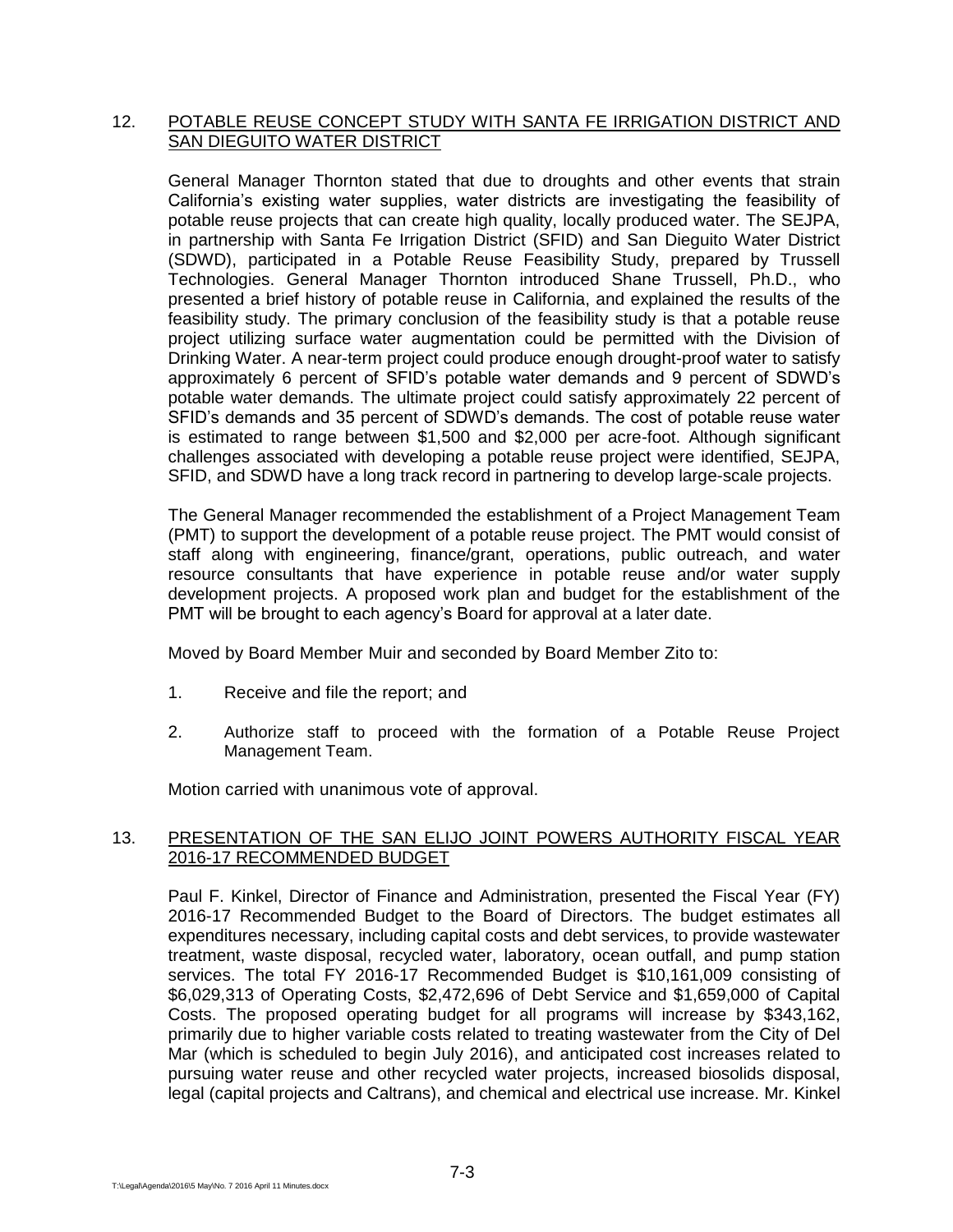stated that the SEJPA receives revenues from seven primary sources, with the three largest customers being the City of Encinitas, the City of Solana Beach, and the Recycled Water Program, which are expected to provide \$2,917,416, \$2,754,979, and \$2,821,001, respectively.

It was recommended that the Board of Directors take the Recommended Budget to their respective Councils for further discussion and support. The budget will then be discussed at the next scheduled Board meeting.

No action required. This memorandum was submitted for information only.

# 14. CONSIDERATION FOR WASTEWATER SERVICE AGREEMENT EXTENSION WITH THE RANCHO SANTA FE COMMUNITY SERVICES DISTRICT

General Manager Thornton stated that the SEJPA has been providing wastewater treatment and disposal services to Rancho Santa Fe Community Services District (RSFCSD) since 1981. In 1991, the SEJPA and RSFCSD entered into a long term agreement that provides 0.25 MGD of leased wastewater treatment and ocean disposal capacity to RSFCSD. As part of this agreement, RSFCSD is responsible to pay its allocated operational costs and its portion of the 1991 capital upgrade project bond costs, both with a 33 percent premium, and capital costs required to maintain and upgrade the wastewater and ocean outfall systems. The agreement expires in March 2020, and RSFCSD has expressed interest in replacing the agreement with a new 20 year agreement. Staff has been working with RSFCSD to prepare the new lease agreement. The most significant change between the existing and the proposed agreements is the elimination of the 33 percent premium. The General Manager stated that eliminating the premium is consistent with other SEJPA wastewater and recycled water agreements, where only actual costs incurred are included in the determination of the cost of service provided by the SEJPA.

Moved by Chair Marshall and seconded by Board Member Muir to:

1. Discuss, in closed session at the next Board meeting, extending the wastewater services agreement between the SEJPA and RSFCSD.

Motion carried with unanimous vote of approval.

### 15. ADOPT THE PROPOSED MITIGATED NEGATIVE DECLARATION FOR THE SAN ELIJO LAND OUTFALL REPLACEMENT PROJECT

General Manager Thornton informed the Board of Directors that the SEJPA retained Dudek to prepare the California Environmental Quality Act (CEQA) reporting requirements for the proposed San Elijo Water Reclamation Facility Upgrades, which are focused on wastewater and ocean outfall improvements. Dudek recommended that a Mitigated Negative Declaration (MND) is the appropriate environmental document for project compliance with CEQA. Mr. Thornton stated that the MND was distributed for a 30-day public review period. One MND comment letter was received from the California Department of Transportation. Responses to the comment letter were included in the final MND, and no substantive comments were received that changed the determination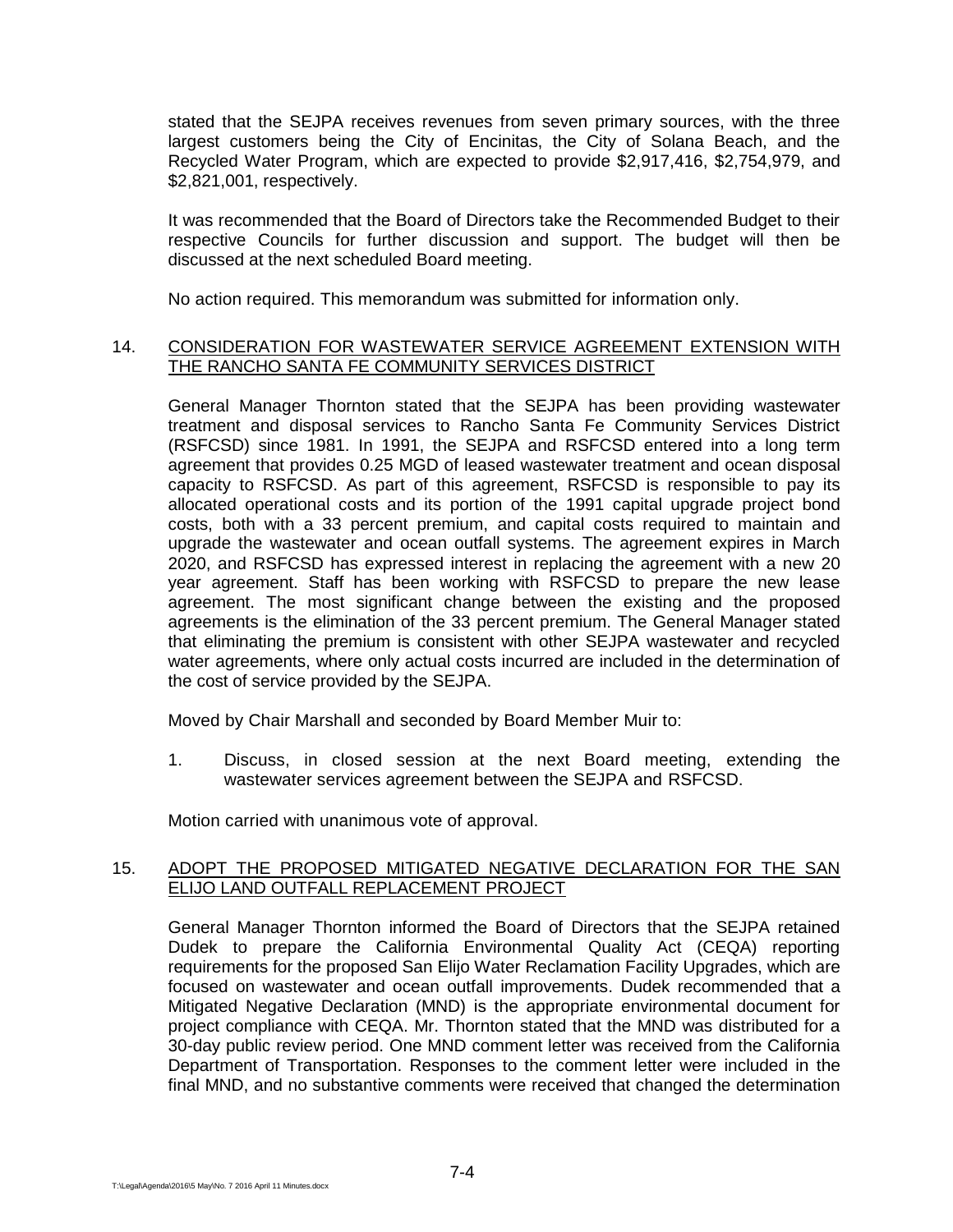of the impacts or mitigation measures. Adoption of the proposed MND will complete the review process required by CEQA.

Moved by Board Member Muir and seconded by Vice Chair Marshall to:

1. Adopt the Proposed Mitigated Negative Declaration for the San Elijo Water Reclamation Facility Upgrades.

Motion carried with unanimous vote of approval.

#### 16. BUILDING IMPROVEMENT PROGRAM UPDATE

General Manager Thornton stated that, as documented in the SEJPA 2015 Facility Plan prepared by Carollo Engineers, the SEJPA Administration and Operations Buildings do not meet all current code, accessibility, safety, and operational requirements. In response to these findings, the SEJPA initiated a Building Improvement Program, which included a Building Needs Assessment. Building options were presented to the Board of Directors in September and December 2015. Based on direction provided by the Board of Directors at those meetings, the original building options were refined. Mr. Thornton presented the three revised building options to the Board of Directors for consideration:

Alternative 1: One Building  $-$  Construct an 11,000 square foot (sf) building located near the SEWRF site entrance, allowing all staff to work within a single building.

Alternative 2: Two Buildings - Construct a new 6,000 sf building located near the SEWRF site entrance and renovate existing 6,500 sf Operations building.

Alternative 3: Encina/SEJPA Consolidation – Provides for SEJPA and Encina space sharing as part of a path to agency consolidation. This alternative includes the construction of 6,000 sf building near SEWRF site entrance and tenant improvement of approximately 1,500 sf of office space at Encina.

All three options meet immediate Agency needs, eliminate current deficiencies, and provide flexibility for future expansion.

Moved by Board Member Muir and seconded by Vice Chair Marshall to:

1. Pursue Alternative 3: Encina/SEJPA Consolidation.

Motion did not carry, with the following votes:

| AYES:    | Muir, Marshall   |
|----------|------------------|
| NOES:    | Blakespear, Zito |
| ABSENT:  | None             |
| ABSTAIN: | None             |

General Manager Thornton then suggested drafting a white paper to determine the feasibility and benefits of an Encina/SEJPA Consolidation, as well as scheduling a